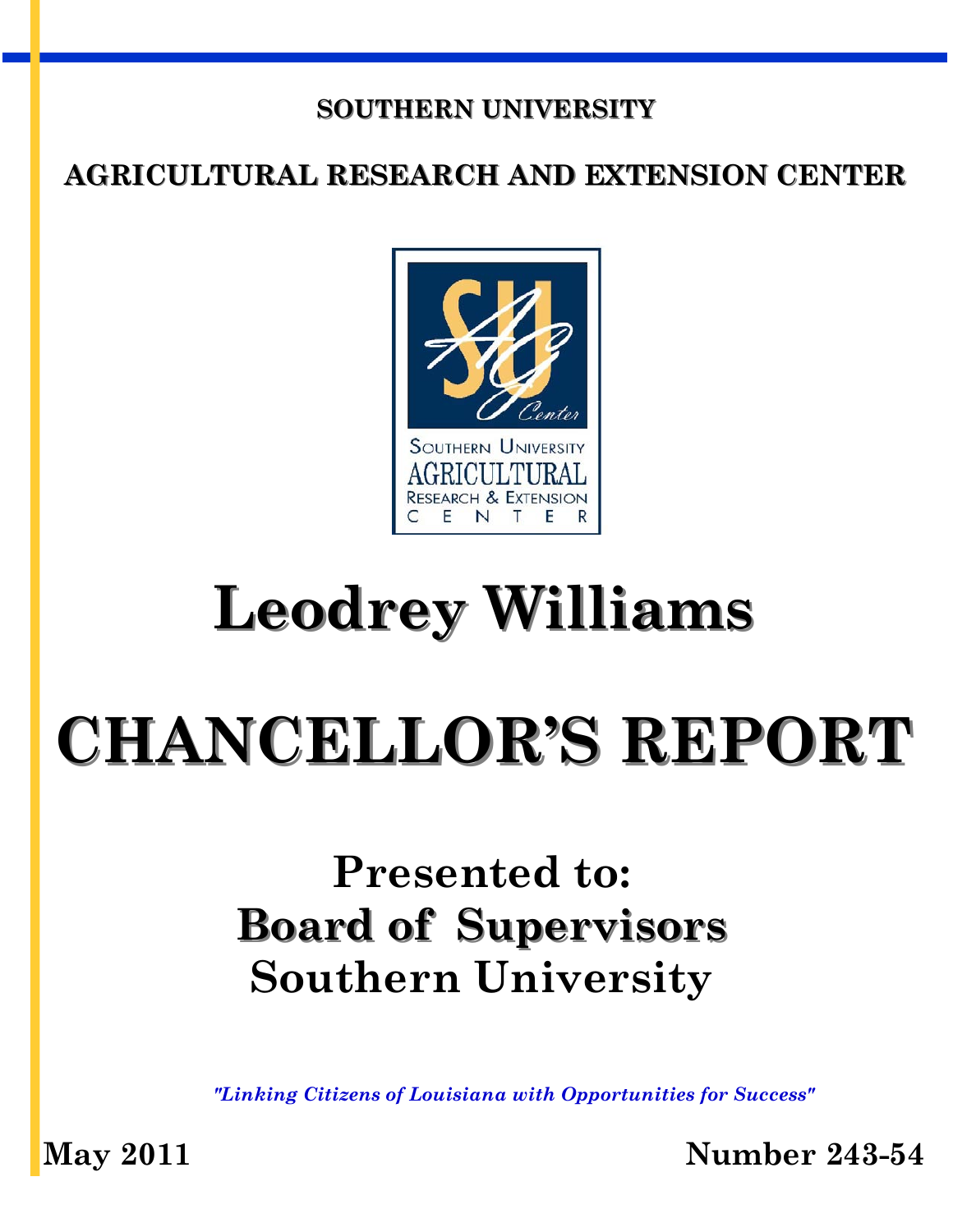#### **Researchers and Students Share Study Findings at Atlanta Symposium**

#### *Southern University Ag Center*

**Leodrey Williams**  Chancellor

**Adell Brown** Vice Chancellor, Finance and Administration

**Kirkland Mellad**  Vice Chancellor for Research

**Gina E. Eubanks**  Vice Chancellor for Extension

**Christopher Rogers** Director of Technology Services

**Editors**  Bridget Udoh Donna C. Badon

**A. O. Williams Hall**  P.O. Box 10010 Baton Rouge, LA 70813

**Tel**: (225) 771-2242

**Fax**: (225) 771-2861

#### **Website**: www.suagcenter.com

Southern University Agricultural Research and Extension Center, an entity of the Southern University System, Leodrey Williams, Chancellor, Ronald Mason, Jr., System President, Darren Mire, Chairman, Board of Supervisors. It is issued in furtherance of the Cooperative Extension Work Act of December 1971, and the Agricultural Research Program, in cooperation with the U.S. Department of Agriculture. All educational programs conducted by the Southern University Agricultural Research and Extension Center are provided to all persons regardless of race, national origin, or disability. © 2008 SU Ag Center.

Southern University faculty, staff and students presented 30 research projects at the 16th Biennial Association of Research Directors' Symposium. Students, faculty, and staff from the nation's Historically Black Landgrant Universities converged in Atlanta, Georgia, April 9-13.

Ten SU students contested in the oral and poster categories. Laporchia Collins, undergraduate student in Agricultural Economics Program placed first in the student oral competition.



**Collins, left, and Meyinsse** 

Collins was mentored by her academic advisor, Dr. Patricia Meyinsse.

Her research, "An Empirical Analysis of Factors Influencing Students Nutritional Awareness, Food Label

Use, and Perceptions of Health Status," was presented during the family, youth, community and economic development session. The judges were impressed by her presentation style and thoroughness in answering questions. She has been an outstanding student in the agricultural economics program.

 Collins was a recipient of the USDA National Scholarship from 2007- 2011 and will graduate with a GPA of 3.978 on May 13, 2011.

#### **SU Ag Center Joins the System for Rally at the Capitol**

The SU Ag Center joined the petition to ―Support Our Southern" at the Louisiana State Capitol on April 26. Displays were set up in the Capitol's Rotunda and open to the public.

The Southern University Agricultural Research and Extension Center provided an exhibit at the event. The exhibit portrayed the various research and outreach activities at the SU Ag Center including the favorite hibiscus tea, a signature feature of the Ag Center research. Yadong Qi, Professor of Urban Forestry at SU and her graduate students pre-



**Graduate student, Nicholas, explains benefits of hibiscus to booth visitors** 

pared the tea and served the public at the event.

Schedule of activities included, SU rally, committee visits, campus displays, alumni and community assembly at the capitol steps.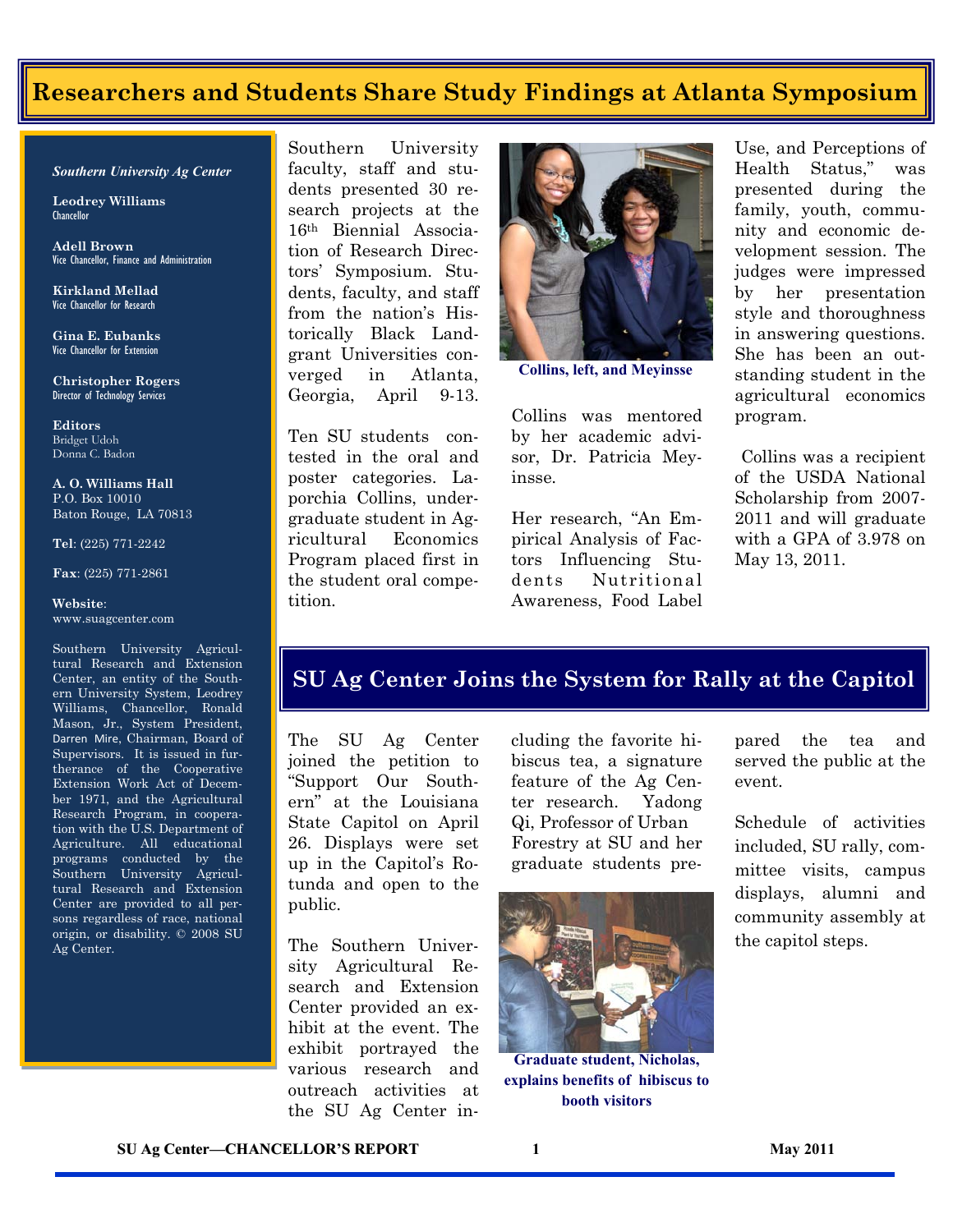### **Business Procurement Conference Highly Successful**

The SU Agriculture Research and Extension's Center for Rural and Small Business Development hosted its 7<sup>th</sup> Annual "Connecting" Businesses with Contracts Procurement Conference" on March 29. The event was a great success and received excellent evaluation ratings from attendees. More than 500 participants attended the conference including exhibitors, visitors, and workers who had opportunities to network, share business and contract information, and receive training. Conference hosts and partners included Southern University System Foundation, Center for Rural and Small Business Development, State and Federal USDA agencies, Rural Business Cooperative Services, Louisiana District Office – U.S. Small Business Administration (SBA), Louisiana SBDC, and Louisiana Procurement Technical Assistance Center (PTAC).

This annual event continues to offer potential and existing contractors, entrepreneurs and government agencies face-to-face interaction for future growth activities and opportunities for small contractors to meet contracting officers and purchasing agents.

Information shared with conference attendees included sources of assistance, how to register for, and obtain contracting licenses, methods of financing, and securing contracts. Participants also were exposed to techniques on selling products and services to private industries, and federal, state, and local governments.

United States Small Business Administration representatives were also available to discuss SBA programs, guarantees, certification process, bonds and surety, GO Loans, and disaster loans. Likewise, the Louisiana State Contractor Licensing Department answered questions from existing contractors and individuals interested in becoming licensed.

Conference break-out sessions included Developing a Successful Sales Pitch, Getting Down to Business, Bonding and Finance Programs, Contracting with the State of Louisiana, Helping the Deputy Work for You, HUD Contracting Programs for Small Business, and How the Government Buys-Using the GSA Federal Supply Schedule.



**Chancellor Williams interacts with conference participant** 



**Participants gather information from exhibitors** 



**Participants in a break out session**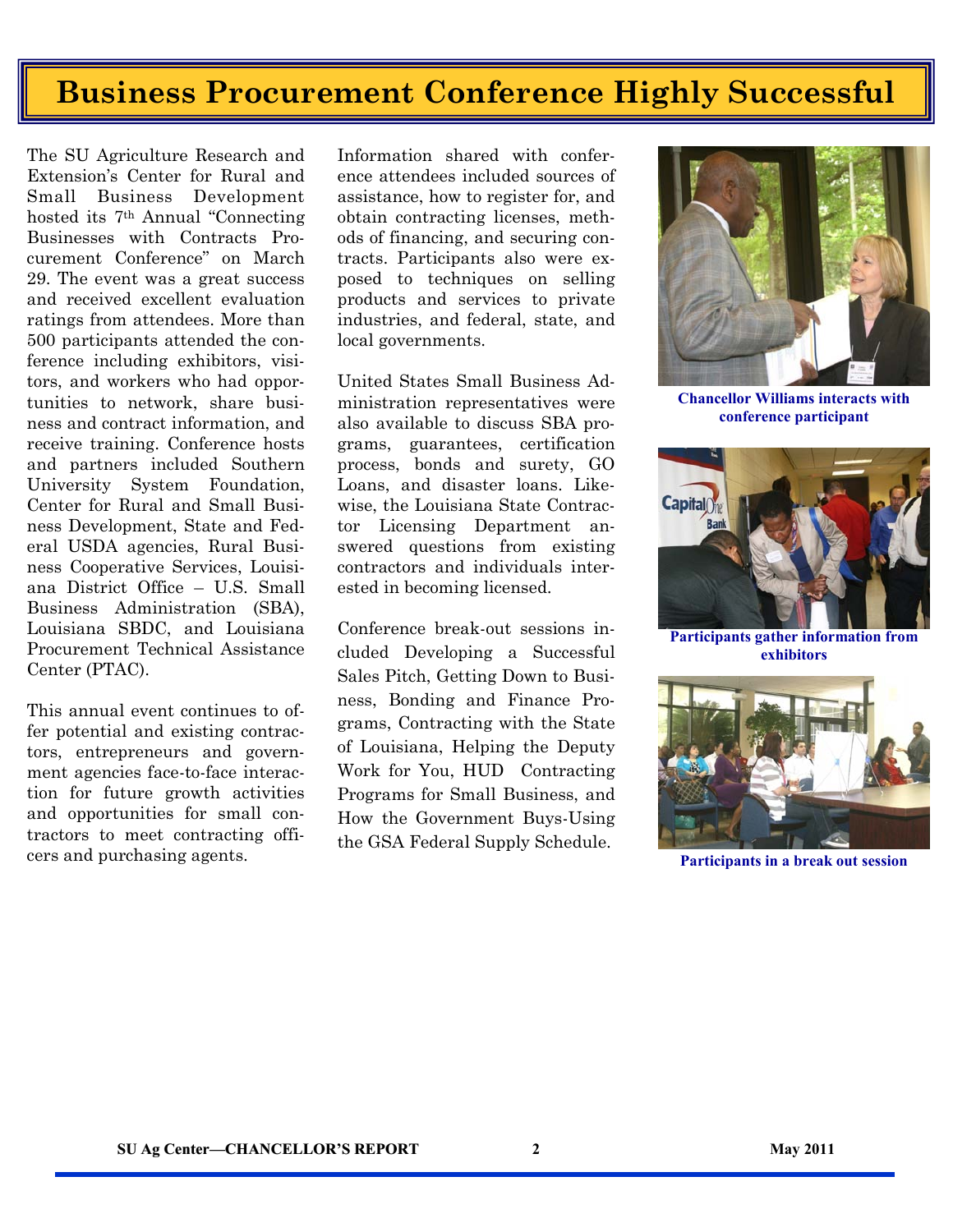### **41**<sup>st</sup> Annual Trail Ride and Horse Show in Baton Rouge

The Bayou State Trail Riders started their journey to Baton Rouge for the 41st SU Ag Center's Horse Show. Participants saddled up for the 100-mile journey from the Monroe Civic Center on April 3 to arrive in Baton Rouge for the annual show on April 8. Students at Winnsboro Elementary and Franklin Parish Head Start got an afternoon visit from the Bayou State Trail Riders on Monday, April 4.

This is the seventh year that the convoy of horses, buggies and covered wagons has passed through Winnsboro on its way to Southern University in Baton Rouge. Riders from other states joined the group at different stops along the way to participate in the seven-day trip.

The kick off for the Show took place at the M.A. Edmond Livestock Arena located on Hwy 61. This year's event was comprised of the western round-up, Best Dressed Cowboy/Cowgirl Contest, Mechanical Bull Contest and Zydeco Band (J. Paul Jr. and Zydeco Nubreeds) on Friday evening.



**Riders arrive at the Arena** 

 Saturday began with the Kids Rodeo on stick horses participating in barrel racing, barrel crawl and arena race. The Trail ride began at F. G. Clark Activity Center on the campus of Southern University. Over 900 horses and riders participated. The Gaited Horse Show was a huge success with over 100 gaited riders participating.

The night concluded with Leon Chavis and the Zydeco Flames musical entertainment. The event culminated with the Cowboy Church on Sunday.

Christie Monroe, assistant director, livestock show programs, coordinated the event.

#### **SU Ag Center Hosts State and National Rabbit Show**

The Southern University Agricultural Research and Extension Center hosed the 39th annual State and National Rabbit Show at the M.A. Edmond Livestock Show Arena, April 2. Youth from across the state converged in Baton Rouge for this annual event that teaches leadership skills, character development, and entrepreneurship skills.

The SU Ag Center's Annual Rabbit Show is the largest in the state, with competitions in 16 sanctioned rabbit breeds, and youth from almost every parish in the State.

"We had more than 200 youth exhibitors to participate in this year's Show," said Christie Monroe, Livestock Show Director.



**Rabbit show participant** 

Participating youth represent Future Farmers of America (FFA) chapters, 4-H Clubs, and other school-aged youth.

The SU Ag Center's Rabbit Show is sanctioned by the American Rabbit Breeders Association, and is co-sponsored by the Louisiana Rabbit Breeders Association.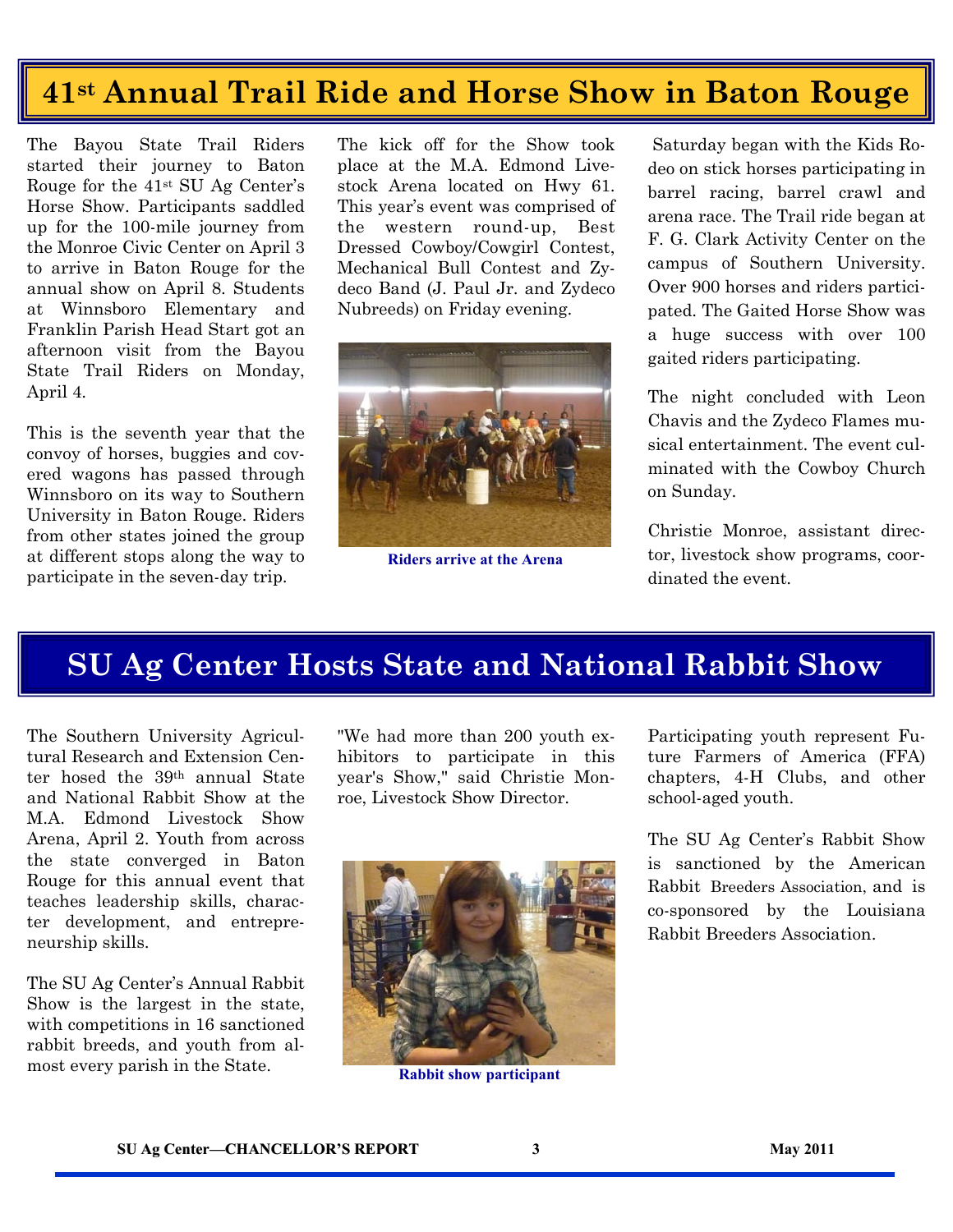#### **SU Ag Center Leadership Institute Graduate Receives Fellowship**



**Jenga Mwendo, 2011 Ag Center Leadership Institute Graduate** 

Jenga Mwendo was among the 14 new Fellows recently selected by the Institute for Agriculture and Trade Policy (IATP) Food and Community to receive an award. The 2011-2013 class of Fellows is a mix of grassroots advocates, thought leaders, writers and entrepreneurs. Mwendo is a graduate of the SU Ag Center Small Farmer Leadership Institute class of 2011 and director of Backyard Gardeners Network. She is a community organizer based in New Orleans' Lower Ninth Ward who focuses on strengthening community through urban agriculture.

The award comes with a two-year fellowship that provides an annual stipend of \$35,000 in addition to communications support, trainings, and travel. The program supports leaders working to create a food system that strengthens the health of communities, particularly children. For this class of Fellows, the selection committee focused on work that creates a just, equitable and healthy food system from its roots up. Over 560 individuals applied for fellowships.

The IATP Food and Society Fellows are innovative change makers who advocate for food and farming systems that are just and healthy for all people. Fellows use multi-media, policy advocacy and community engagement to promote fresh ideas on all aspects of the national food system supporting culturally appropriate and environmentally sustainable farming, safe processing and distribution, fair labor standards, and healthy food accessible to all especially our most vulnerable children.

―The Food and Community Fellows have always been change agents," says Jim Harkness, President of IATP." We invest in individuals that have a vision and plan for bettering the food system. These fellowships aren't about incremental change; we want big visions that have the potential to provide our children with new opportunities for growing, processing, eating and thinking about food."

The Food and Community Fellows

program is funded by the W.K. Kellogg Foundation in Battle Creek, MI and the Woodcock Foundation, based in New York, New York.

The Institute for Agriculture and Trade Policy works locally and globally at the intersection of policy and practice to ensure fair and sustainable food, farm and trade systems. To read the full story, p l e a s e v i s i t h t t p : // [www.foodandsocietyfellows.org/](http://www.foodandsocietyfellows.org/)

Dr. Dawn Mellion-Patin directs the Small Farmer Agricultural Leadership Training Institute, a two-year course of study specifically designed to guide small, socially disadvantaged, limited resource and minority farmers through the transformative process of becoming successful agricultural entrepreneurs. You can follow the [SU Ag Center Small](http://www.facebook.com/home.php#!/pages/Small-Farmer-Agricultural-Leadership-Institute/115169218522140)  [Farmer Leadership Institute o](http://www.facebook.com/home.php#!/pages/Small-Farmer-Agricultural-Leadership-Institute/115169218522140)n Facebook.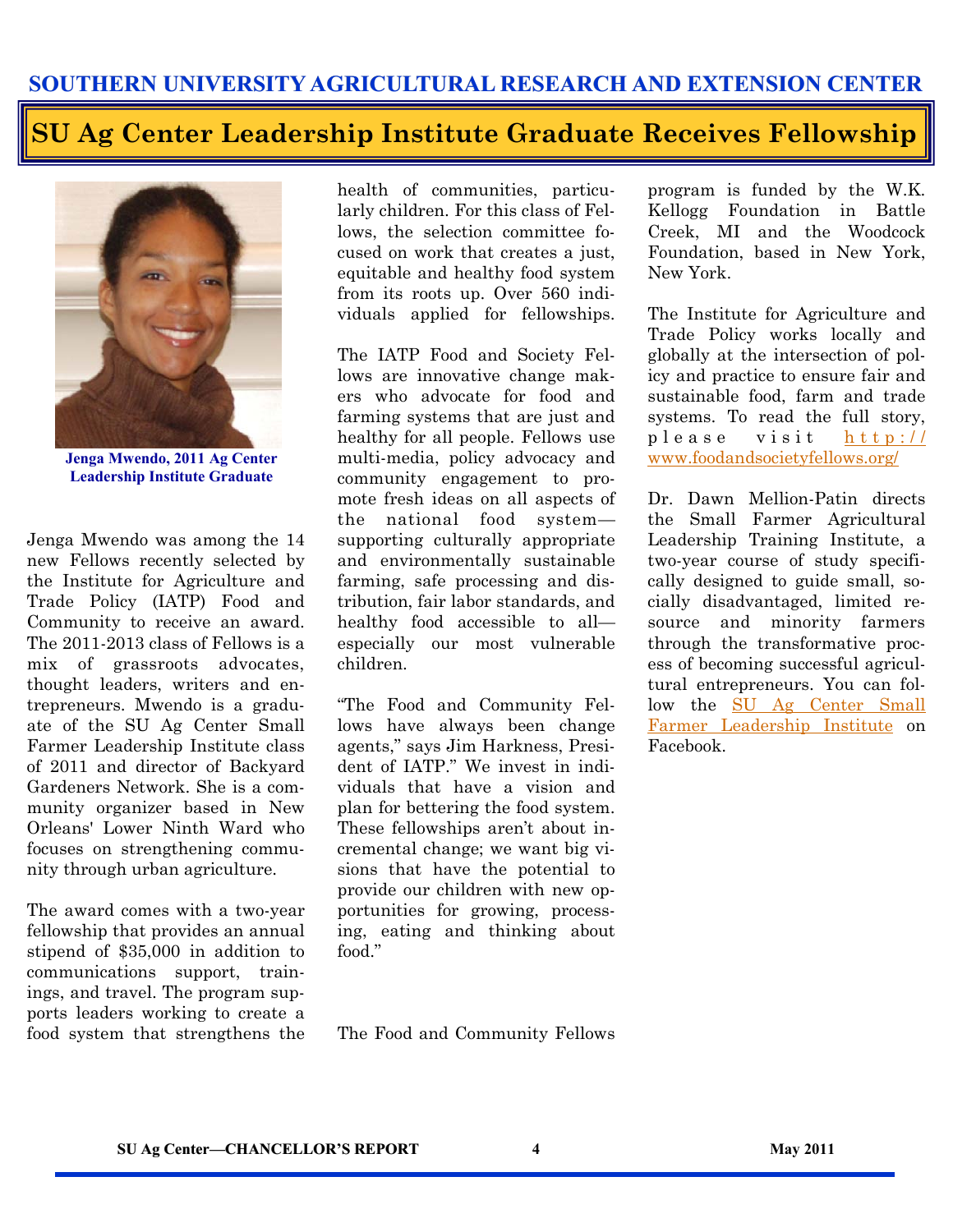#### **SET Defines Goals, Assets in North Capital Region**

The Zachary Chamber's of Commerce director of economic development, Chip Mills, is hard at work with members of the Stronger Economies Together (SET) program; a program that encourages communities - primarily in rural areas - to work together as a regional team to develop and implement an economic development plan that makes sense for their region.

Louisiana is one of eight national pilot states with the regional economic development program SET, sponsored by USDA Rural Development and the Regional Rural Development Centers.

"We're really excited about the program and how it compliments other programs currently underway," said Mills, referring to the Leadership North program. "A huge thanks is owed to Scott Byrd and other SET members, Kenyetta Nelson-Smith and Justin Egbe, of Southern University Agricultural Research Center. They're doing a wonderful job organizing this program and helping build our team." SET has met five times and brings

together its members: Byrd, Smith, Egbe and Mills, plus Jimmy Bello, Pointe Coupee Parish Manager; Ken Dawson, a West Feliciana Parish Police Juror; Matthew Wiggins, a business counselor with LSU's Business and Technology Center; and Rachel Pierson of Baton Rouge Area Chamber.

The SET group, all leaders in their communities, identified and defined goals at the March 24 meeting, and explored ways to bring assets, people, organizations and businesses together to reach those goals of economic growth.

SET will meet several more times to explore the North Capital Region's assets and barriers that each community representative faces both inside and outside the region.

Read more: [ZacharyToday.com -](http://zacharytoday.com/view/full_story/12623401/article-SET-defines-goals--assets%C2%A0in-North-Capital-Region#ixzz1JsfqY4rU) [SET defines goals assets in North](http://zacharytoday.com/view/full_story/12623401/article-SET-defines-goals--assets%C2%A0in-North-Capital-Region#ixzz1JsfqY4rU)  [Capital Region](http://zacharytoday.com/view/full_story/12623401/article-SET-defines-goals--assets%C2%A0in-North-Capital-Region#ixzz1JsfqY4rU)



*SET members meet at the Zachary Chamber of Commerce, clockwise from bottom right, are: Chip Mills, director of economic development/ Zachary; Scott Byrd, director of economic development/Pointe Coupee and West Feliciana; Jimmy Bello, parish administrator/Pointe Coupee; Matthew Wiggins, business counselor/LSU's Business and Technology Center; Rachel Pierson/BRAC; Kenyetta Nelson-Smith, assistant specialist of community and economic development/Southern University Agricultural Research & Extension Center; and Justin Egbe, extension and research assistant/Southern University Agricultural Research & Extension Center. Photo by Stacy Gill, editor, Zachary Today)*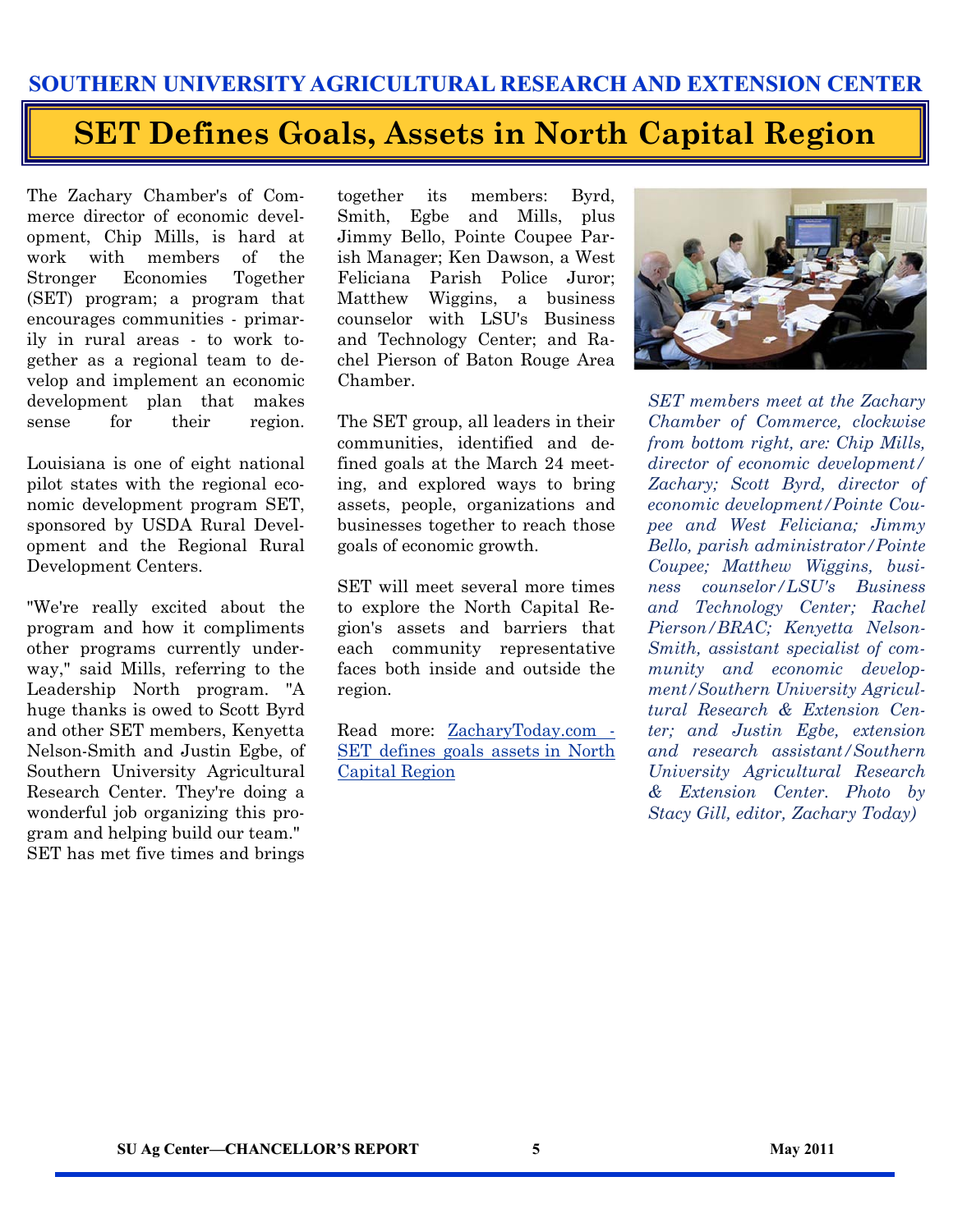#### **Faculty, Staff Activities**

#### **E. B. R. Parish agent conducts pesticide application workshop**

Terrence Marshall, County Agent, East Baton Rouge Parish, held a Private Pesticide Applicators Re-Certification Workshop on March 24 at the Greenwell Springs Library.

The workshop which was organized and presented by County Agent Terrence Marshall, featured instructions on the Worker Protection Standard for Private Pesticide Applicators, Spray Drift Management, and Recognizing Heat Stress.



**Cross section of workshop** 

Officials from the Louisiana Department of Agriculture were on hand to complete the certification process.

Thirty workshop participants were re-certified in the safe use of pesticides. An evaluation of the program revealed that 95% of the participants agreed that the workshop gave them new knowledge and skills to ensure environmental safety and health.

#### **Agent in Avoyelles teaches lesson on veggies**

Melody R. Coco, nutrition assistant, Southern University Ag Center in Avoyelles Parish discussed the importance of eating vegetables to the Pre-K classes in Avoyelles during a presentation entitled "Veggies, from the Earth" to the Tummy."

This presentation helped the children understand how important it is for them to have a particular number of servings of vegetables each day and what particular vegetables should be in the diet every week: 3 cups of greens; 2 cups of orange; 3 cups of legumes; 3 cups of starchy vegetables; and 6½ cups of other vegetables.

She explained how much fun and how much money is saved when we plant our own vegetable seeds and watch them turn into plants that produce the vegetables we eat.

Melody and the children planted vegetable seeds at the children's schools. By the end of March, about 350 children had planted vegetables at their schools and had seedlings to take home.

Follow up conversations with the children's teachers confirmed that the seeds had sprouted and that the children were excited to take their seedlings home and plant them.



**Students plant seeds the right way**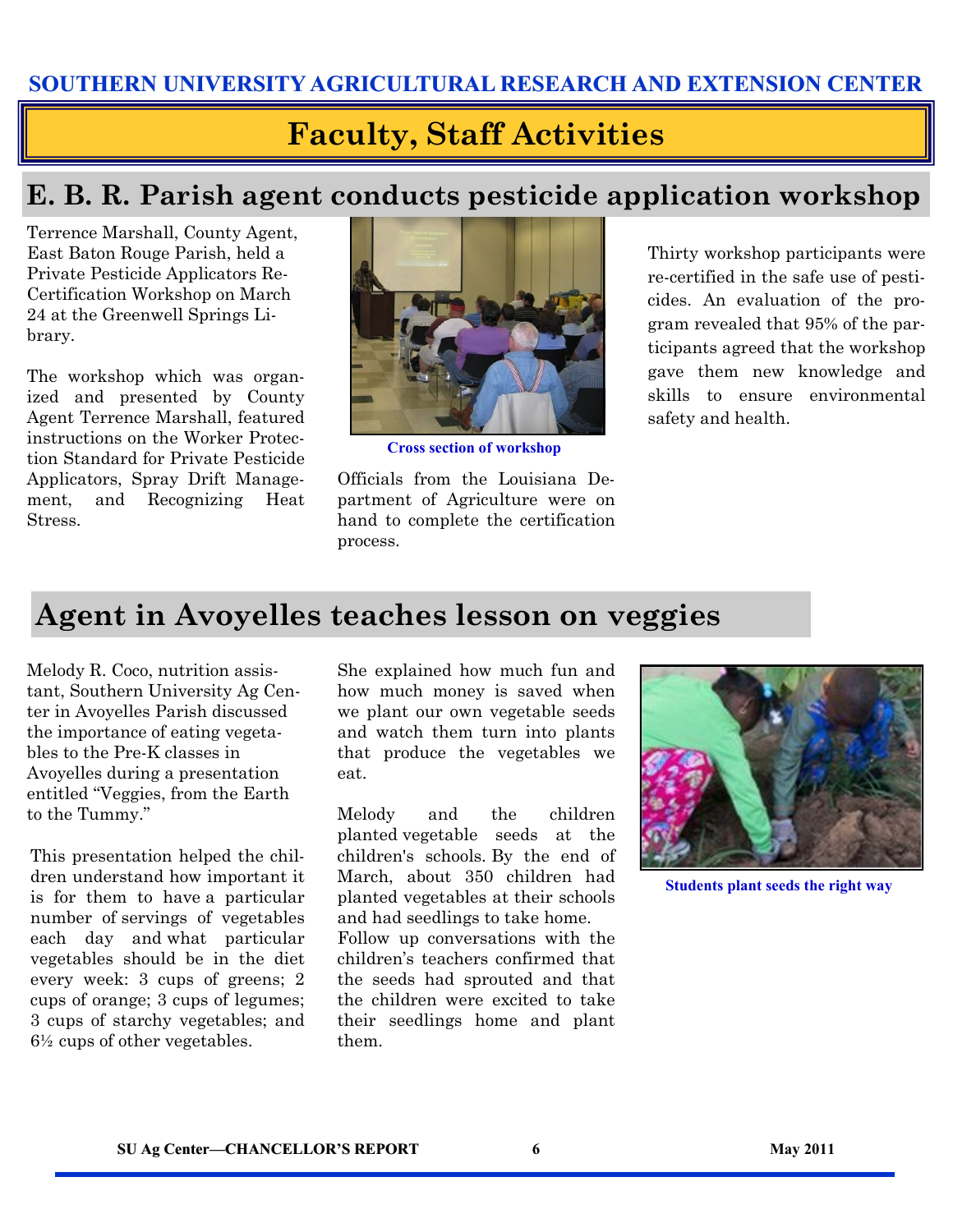#### **Faculty, Staff Activities contd.**

#### **SU Ag Center to produce video on Food Security Careers**

Hometown Productions was on the campus April 19 to film the second half of a student recruitment video on: Careers in Global Food Security and Plant Biosecurity. This video is to fulfill one of the objectives of a USDA 1890 National Institute for Food and Agriculture Capacity Building Grant. There were about 20 middle and high school students who visited the SU Ag Center lab and campus to participate in the filming of this video.

Various hands-on activities were presented on Plant Biosecurity such as: Sudden Oak Death, information on the Asian Long horned beetle and the emerald ash borer, plant pathology, GIS, and forest ecology.

The students participated in tree planting at the SU Lab School as well as GIS forest measurement on Scott's Bluff.



**Students plant tree at SU Lab School** 

Dr. Daniel J. Collins, professor, Urban Forestry Program, Southern University Ag Center, project director, coordinated the event.



**Students engaged in hands-on demonstrations** 



#### **Southern University Ag Center Celebrates Life**

The Southern University Ag Center launched its annual "American Cancer Society Relay For Life," April 8 in A. O. Williams Hall. The SU Ag Center stands tall to support the Communities of Color Network, a tobacco and health initiative, in collaboration with various organizations.

The SU Center also joined the Relay for Life event on Southern University campus on April 8. This activity offered everyone in the community an opportunity to participate in the fight against cancer.

Linda E. Brown, director, Communities of Color Network coordinated the Ag Center event.



**SU Ag Center employees**